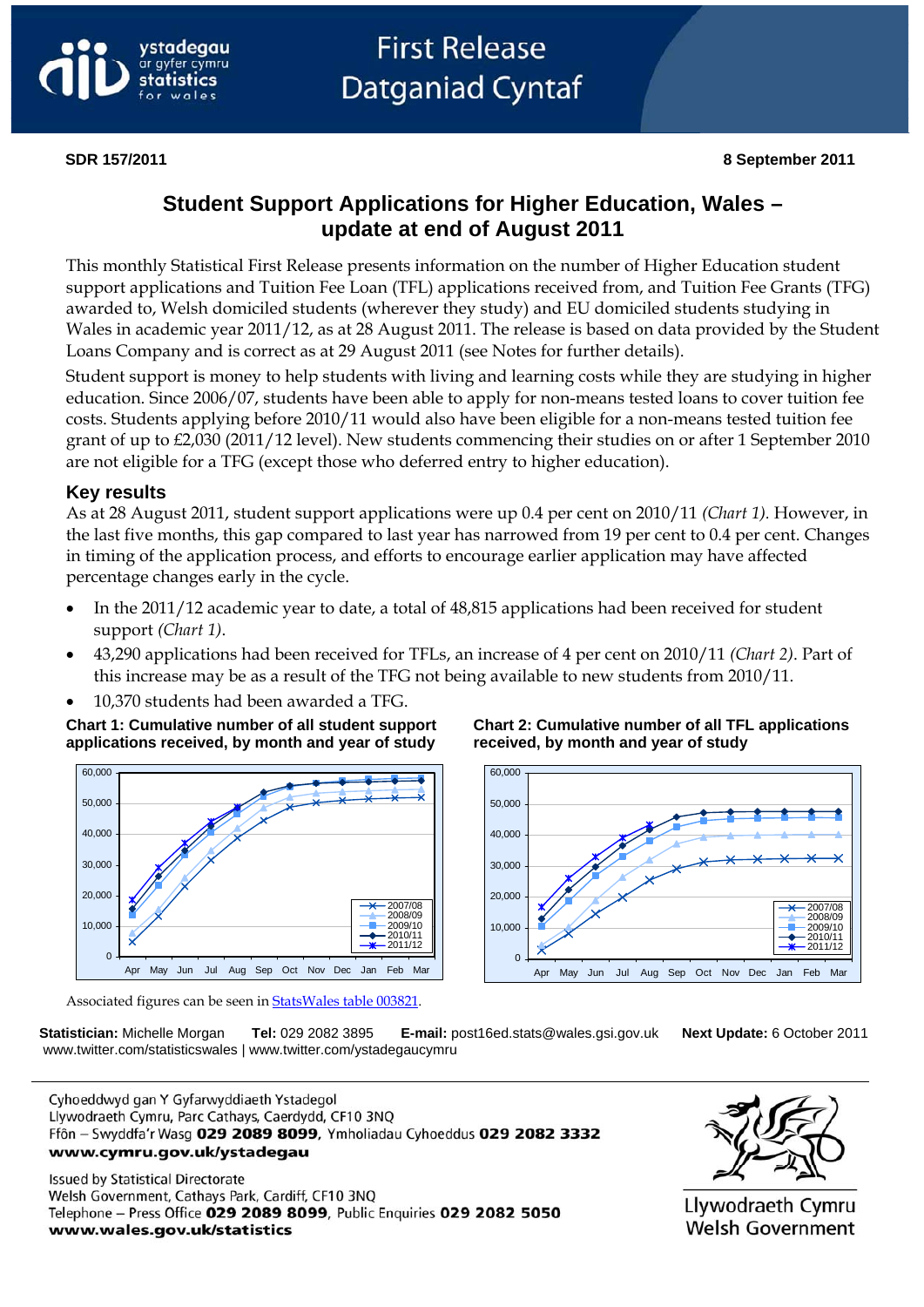# **Annex 1: Notes**

#### **1. Policy/Operational Context**

Student support is money to help students with living and learning costs while they are studying in higher education. In 2006/07, loans to cover the cost of tuition fees (TFLs) became available to all Welsh students and those EU domiciled students studying in Wales. Therefore, tuition fee payments can be deferred until students have left higher education and are earning over £15,000. Pre-2010/11 new system Welsh and EU domiciled students<sup>[1](#page-1-0)</sup> who study in Wales are also eligible for a TFG of up to £2,030 (2011/12 level). The grant is not means-tested and non-repayable. New students commencing their studies on or after 1 September 2010 are not eligible for a TFG (except those who deferred entry to higher education). These monthly updates may provide an early indication of student numbers compared with the previous year, though changes in the application process, such as timing, can affect comparisons.

## **2. Rounding strategy**

Figures in this release have been rounded to the nearest 5.

## **3. Data source**

Student support applications and payments are administered by the Student Loans Company (SLC). Relevant data are entered by SLC staff onto an administrative database, and are also stored in a management information data warehouse for the purpose of management reporting, operational performance reporting, audit of processes, statistics, future policy planning and forecasting. Processes and systems which enable customer and application assessment data to be held electronically, are subject to periodic audit and integrity checks. Management Information extracted from SLC systems are subject to quality assurances prior to distribution. Due to the way data is extracted from SLC's data warehouse, figures are usually reflective of the position as at the last Sunday of the month (for April, due to an administrative issue, this was not possible and the effective date was therefore 1 May 2011), rather than the last day.

With regard to student support applications and TFL applications received, the following workstages (as defined by SLC) are included: eligibility incomplete; entitlement incomplete; pending LEA manual assessment; awaiting validation; awaiting LEA approval; approved; held; approved – awaiting signature.

With regard to TFGs, figures are for "awarded grants" and all will not necessarily be paid. The following workstages (as defined by SLC) are included: eligibility incomplete; entitlement incomplete; pending LEA manual assessment; awaiting validation; awaiting LEA approval; approved; held; approved – awaiting signature.

# **4. Key Quality Information**

# **4.1 Relevance**

The statistics are used both within and outside the Welsh Government to monitor educational trends and as a baseline for further analysis of the underlying data. Some of the key users are:

- Ministers and the Members Research Service in the National Assembly for Wales;
- Officials in the Welsh Government and other government departments;
- Students, researchers, academics and universities;
- Individual citizens, private companies, and the media.

These statistics are used in a variety of ways. Some examples of these are:

- advice to Ministers;
- to inform and evaluate the education policy-making process in Wales.

#### **4.2 Accuracy**

 $\overline{a}$ 

Statisticians within the Welsh Government review the data and query any anomalies with the Student Loans Company before tables are published. The updated monthly figures for the current academic year are correct at the time of publication.

In August 2011, administrative errors were discovered in the 2007/08 Academic Year data in StatsWales table 003821. As a result, all data for May and June 2007/08 were revised on 11 August 2011.

<span id="page-1-0"></span><sup>1</sup> Continuing students who started a course of higher education on or after 1 September 2006 but before 1 September 2010.